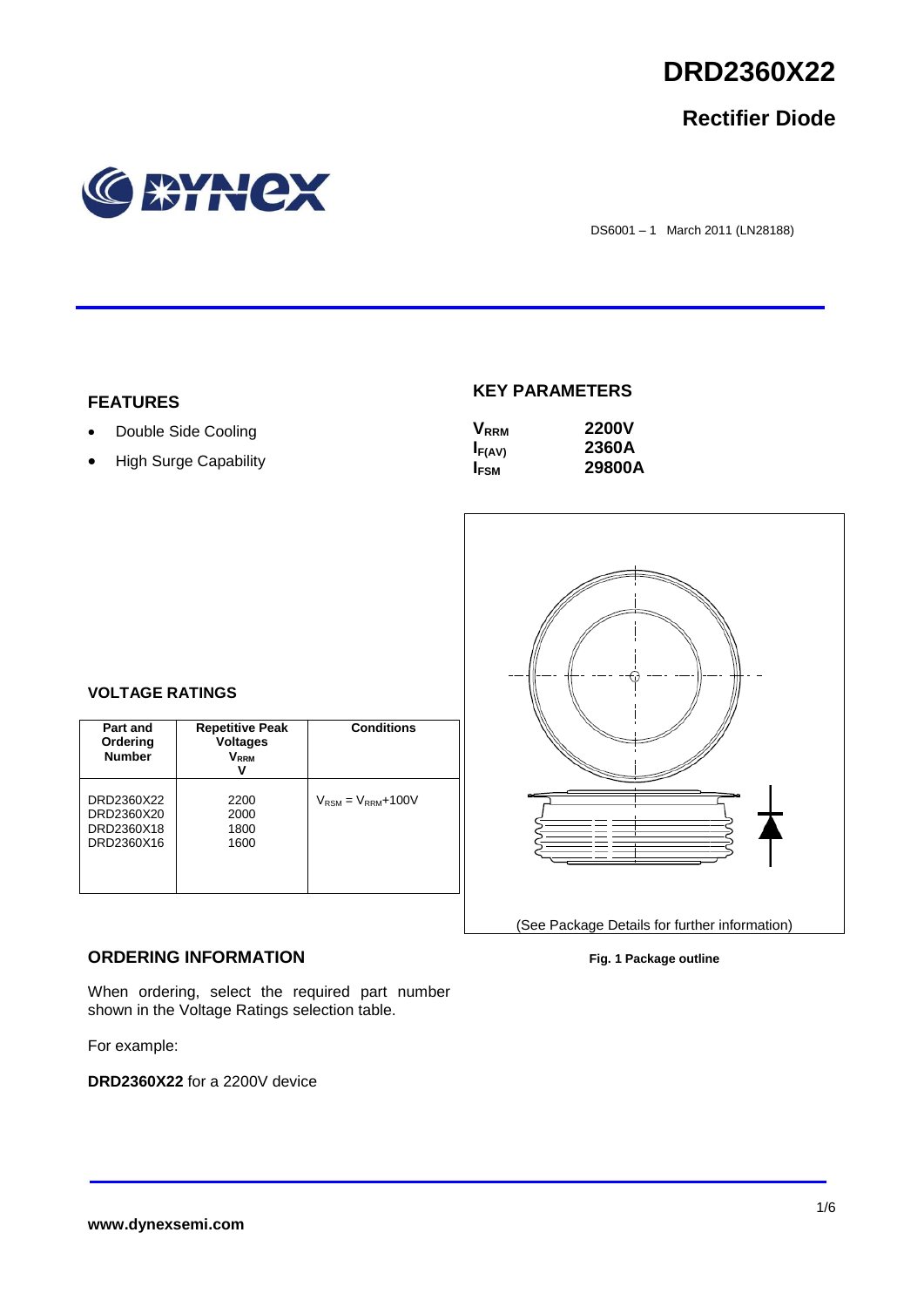

## **CURRENT RATINGS**

**Tcase = 75°C unless stated otherwise**

| Symbol              | <b>Parameter</b>                     | <b>Test Conditions</b>   | Max. | <b>Units</b> |  |  |
|---------------------|--------------------------------------|--------------------------|------|--------------|--|--|
|                     | Double Side Cooled                   |                          |      |              |  |  |
| $I_{F(AV)}$         | Mean forward current                 | Half wave resistive load | 2860 | A            |  |  |
| I <sub>F(RMS)</sub> | <b>RMS</b> value                     | -                        | 4490 | Α            |  |  |
| IF.                 | Continuous (direct) on-state current | -                        | 4040 | Α            |  |  |

### **Tcase = 100°C unless stated otherwise**

| Symbol              | <b>Parameter</b>                     | <b>Test Conditions</b>   | Max. | <b>Units</b> |  |  |
|---------------------|--------------------------------------|--------------------------|------|--------------|--|--|
|                     | <b>Double Side Cooled</b>            |                          |      |              |  |  |
| $I_{F(AV)}$         | Mean forward current                 | Half wave resistive load | 2360 | Α            |  |  |
| I <sub>F(RMS)</sub> | <b>RMS</b> value                     | $\overline{\phantom{0}}$ | 3710 | A            |  |  |
| IF                  | Continuous (direct) on-state current | ۰                        | 3340 | A            |  |  |

## **SURGE RATINGS**

| Symbol      | <b>Parameter</b>                        | <b>Test Conditions</b>                            | Max. | <b>Units</b>      |
|-------------|-----------------------------------------|---------------------------------------------------|------|-------------------|
| <b>IFSM</b> | Surge (non-repetitive) on-state current | 10ms half sine, $T_{\text{case}} = 175^{\circ}$ C | 29.8 | kA                |
| $l^2t$      | I <sup>'</sup> t for fusing             | $V_R = 0$                                         | 4.44 | MA <sup>2</sup> s |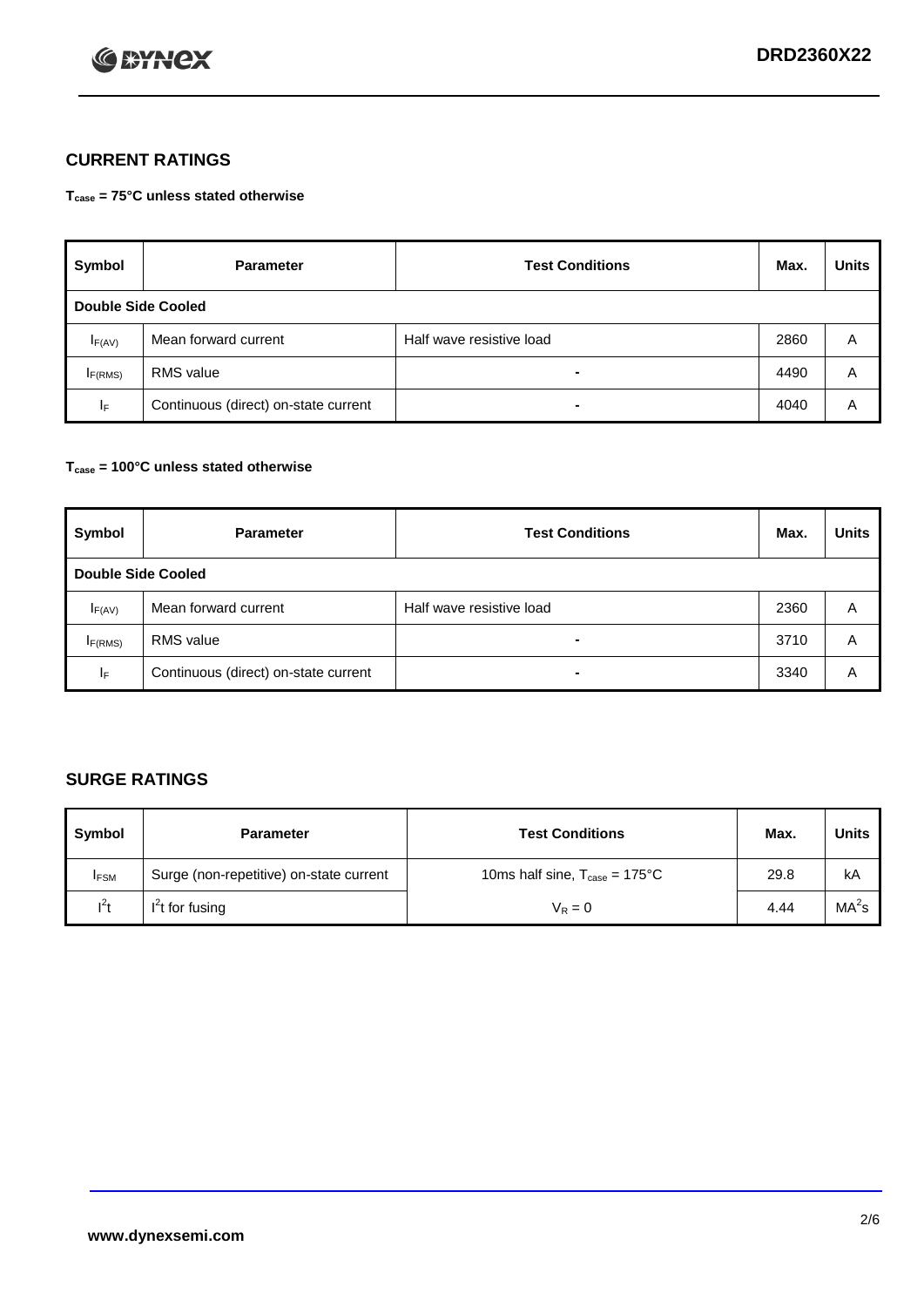## **THERMAL AND MECHANICAL RATINGS**

| Symbol           | <b>Parameter</b>                      | <b>Test Conditions</b>                      |    | Min.  | Max.  | <b>Units</b>  |
|------------------|---------------------------------------|---------------------------------------------|----|-------|-------|---------------|
| $R_{th(j-c)}$    | Thermal resistance - junction to case | Double side cooled                          | DC |       | 0.018 | °C/W          |
| $R_{th(c-h)}$    | Thermal resistance – case to heatsink | Double side cooled                          | DC |       | 0.005 | $\degree$ C/W |
| $T_{\rm vj}$     | Virtual junction temperature          | Blocking V <sub>DRM</sub> / <sub>VRRM</sub> |    | -40   | 175   | °C            |
| $T_{\text{stg}}$ | Storage temperature range             |                                             |    | $-40$ | 175   | °C            |
| $F_m$            | Clamping force                        |                                             |    | 26    | 34    | kN            |

## **CHARACTERISTICS**

| Symbol                   | <b>Parameter</b>     | <b>Test Conditions</b>                                                                           | Min.           | Max.  | <b>Units</b> |
|--------------------------|----------------------|--------------------------------------------------------------------------------------------------|----------------|-------|--------------|
| $\mathsf{V}_\mathsf{FM}$ | Forward voltage      | At 3000A peak, $T_{\text{case}} = 25^{\circ}C$                                                   |                | 1.35  | V            |
| <b>I</b> <sub>RM</sub>   | Peak reverse current | At $V_{DRM}$ , $T_{case} = 175^{\circ}C$                                                         | ۰              | 150   | mA           |
| $Q_{\rm S}$              | Total stored charge  | $I_F = 2000A$ , dl <sub>RR</sub> /dt = 10A/us<br>$T_{\text{case}} = 175^{\circ}C$ , $V_R = 100V$ | $\blacksquare$ | 4000  | μC           |
| V <sub>TO</sub>          | Threshold voltage    | At $T_{vi} = 175^{\circ}C$                                                                       | $\blacksquare$ | 0.81  | V            |
| $r_{\text{T}}$           | Slope resistance     | At $T_{vi} = 175^{\circ}C$                                                                       | ۰              | 0.125 | $m\Omega$    |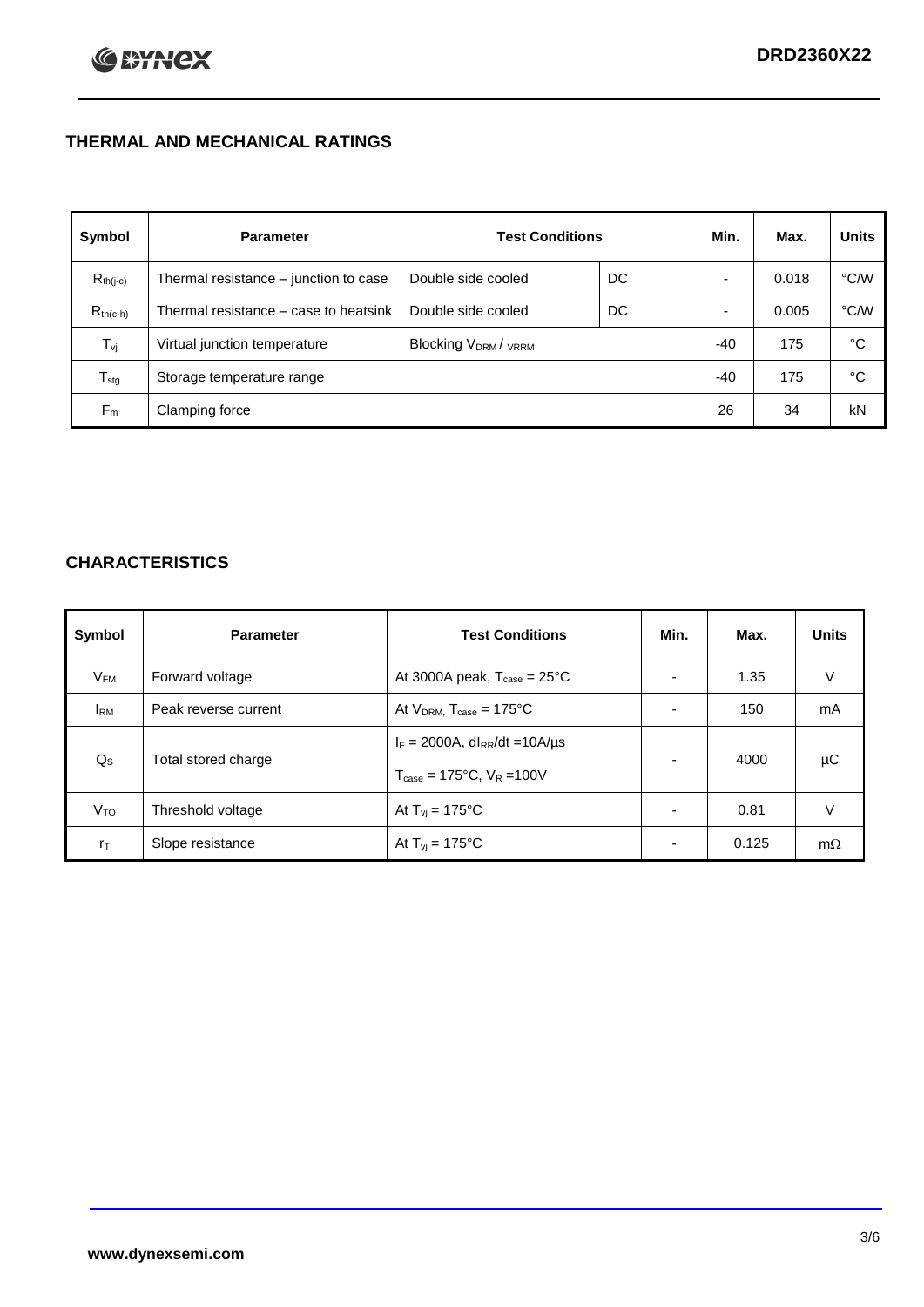

#### **CURVES**







**junction to case**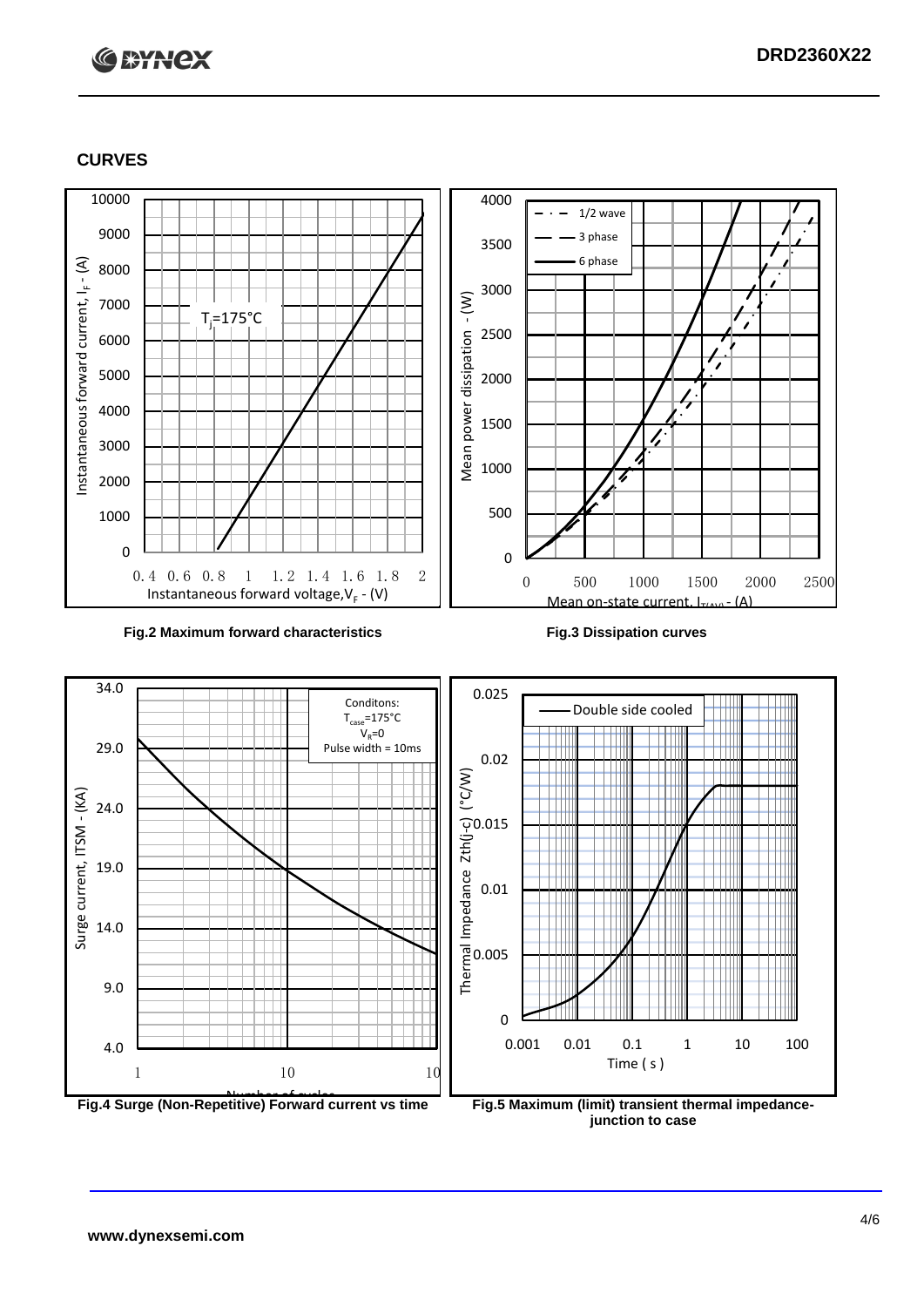

## **PACKAGE DETAILS**

For further package information, please contact Customer Services. All dimensions in mm, unless stated otherwise. DO NOT SCALE.



## **Note:**

Some packages may be supplied with gate and or tags.